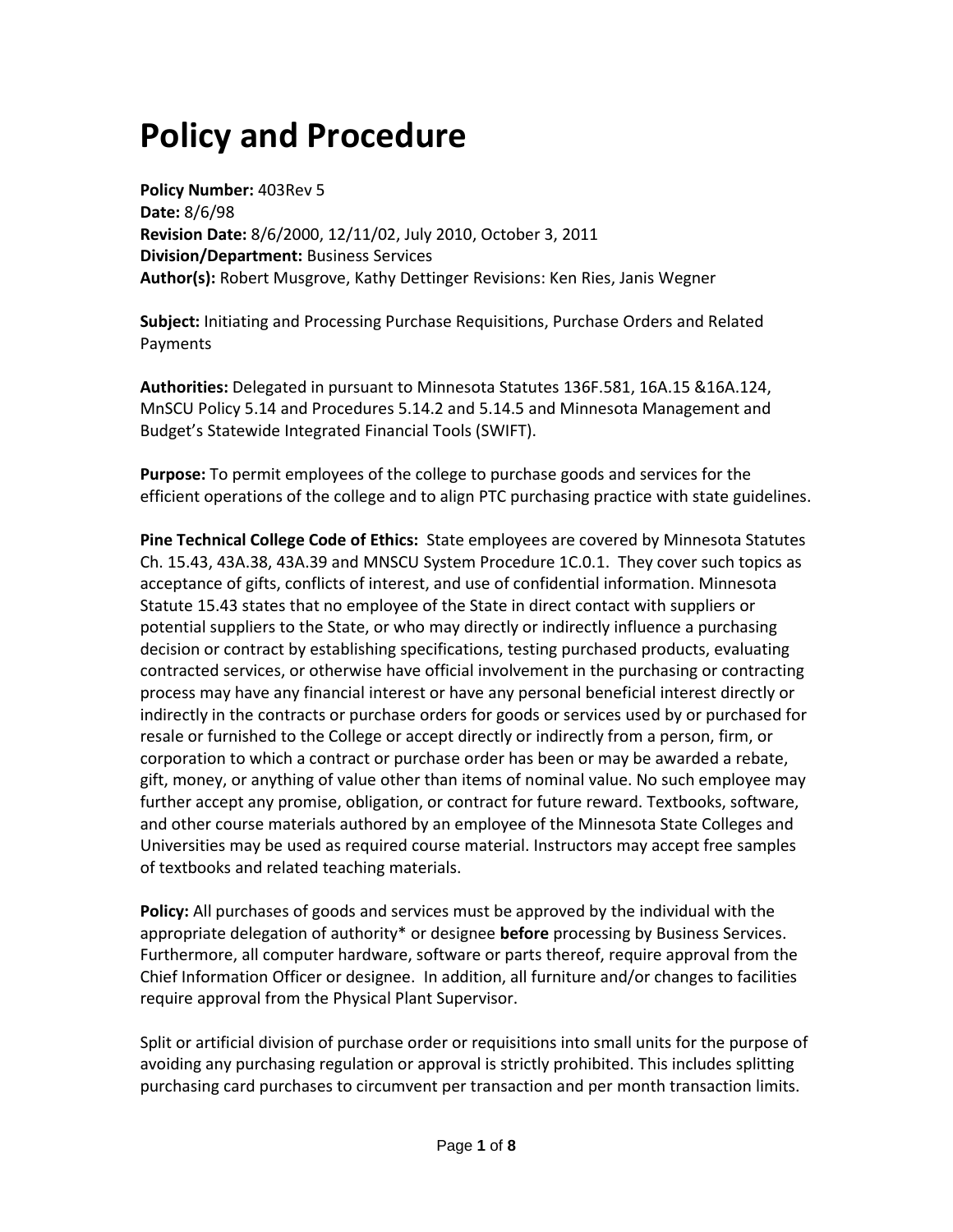The purchase requisitions and orders must be entered in the MnSCU Accounting System. Funds will be encumbered using the specific accounting codes and vendor numbers. Timely payments are encouraged for the advantages of discounts and good relationships with vendors or suppliers of goods and services and to meet Minnesota Statute 16A.124 requirements.

**Delegation of Authority:** Employees authorized to approve purchases will have a Delegation of Authority on file identifying the department or costs centers and the purchasing levels assigned to them by their supervisor/manager and approved by the president of the college. Employees authorized by the Delegation of Authority on file to approve invoices are confirming that the goods and/or services received are acceptable as ordered.

**Unauthorized Purchases:** If an individual takes it upon him/herself to commit the college to any type of purchase obligation without the prior encumbrance of funds through the purchase requisition process, he/she may be held personally responsible for that obligation.

If funds are not encumbered prior to making a purchase of over \$100.00, a 16A.15 Form must be completed by the individual and approved by the president of the college. 16A.15 Form must be completed stating the reason why the obligation was incurred before funds were encumbered and what corrective action will be taken to prevent the problem in the future. This form is available on MnSCU's website:

[http://www.finance.mnscu.edu/contracts-purchasing/contracts/forms/index.html,](http://www.finance.mnscu.edu/contracts-purchasing/contracts/forms/index.html) select "16A.15 Form."

The \$100.00 threshold does not apply to contracts.

**Types of Purchases:** Consultant, professional or technical service purchases require a contract to be signed by the vendor and authorized PTC employees and must follow MnSCU Policy and Procedure 5.14.2.

Bid solicitation is not required for purchases from Minnesota Department of Administration master contracts, Office of Enterprise Technology master contracts or Minnesota State College and Universities master contracts or through cooperative purchase agreements listed on the system's official web site, http:/[/www.finance.mnscu.edu/contracts](http://www.finance.mnscu.edu/contracts-purchasing/purchasing/cooperative/index.html)[purchasing/purchasing/cooperative/index.html,](http://www.finance.mnscu.edu/contracts-purchasing/purchasing/cooperative/index.html) and authorized for use by the colleges and universities. Although it is not mandatory to order goods or services from state contract vendors, it is desirable from the standpoint that prices may be lower than from other vendors. For the link and password to access the MMD contracts, please contact your department manager or Business Services.

**Purchasing-Card Purchase Orders:** Pine Technical College will encumber an estimated amount of funds based on the average use by the entire campus. Employees with the Delegation of Authority to have a PTC purchasing card must still follow PTC Policy 413 Purchase Credit Card Program and MnSCU Policy and Procedure 7.3.3 requirements. In addition, a special expense form must be approved by the president of the college or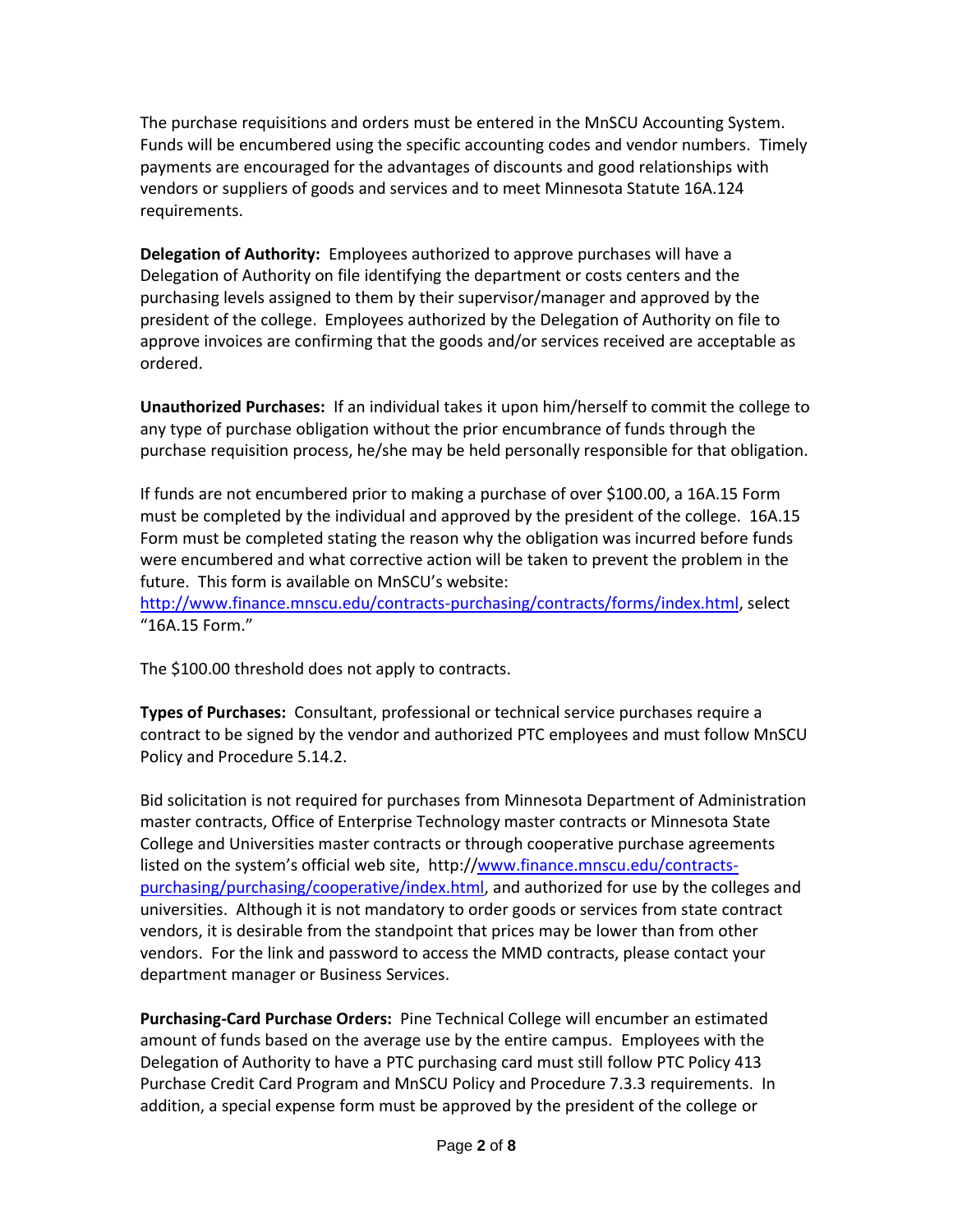designee and submitted to Business Services prior to the p-card purchase of food, meeting meals, gifts, or out-of-state travel. Furthermore, since funds are not encumbered by cost center, each department will be required to monitor purchasing card spending and ensure that its budget is not exceeded.

## **Procedure and Responsibilities:**

- 1) A purchase cannot be made without submitting a material requisition form.
- 2) Requestor obtains a material requisition form from the Intranet.
- 3) Requestor completes the material requisition form to include:
	- a) Date
	- b) Cost center(s) to be charged
	- c) Vendor name and number if available, address, and contact phone and/or fax numbers; and other relevant information
		- i) New vendors need to be registered with the State's financial accounting system, SWIFT, before funds can be encumbered. The requestor needs to provide these vendors information to either self-register or request the vendor to provide PTC with a W-9 and a Data Disclosure form.
			- For self-registration, an informational memorandum for vendors from SWIFT can be accessed here: [http://www.swift.state.mn.us/doc/spotlight/5-27-](http://www.swift.state.mn.us/doc/spotlight/5-27-2011.pdf) [2011.pdf.](http://www.swift.state.mn.us/doc/spotlight/5-27-2011.pdf) And the link for online vendor registration is: <http://www.mmd.admin.state.mn.us/mn02000.htm> .
			- If the vendor chooses to submit his W-9 and complete a Data Disclosure Form, a blank W-9 form can be accessed here: [http://www.irs.gov/pub/irs](http://www.irs.gov/pub/irs-pdf/fw9.pdf)[pdf/fw9.pdf](http://www.irs.gov/pub/irs-pdf/fw9.pdf) and the Data Disclosure form is available on MnSCU's website: [http://www.finance.mnscu.edu/contracts](http://www.finance.mnscu.edu/contracts-purchasing/contracts/forms/index.html)[purchasing/contracts/forms/index.html](http://www.finance.mnscu.edu/contracts-purchasing/contracts/forms/index.html), scroll down to "Data Disclosure Information Form"
	- d) Description, quantity, and price of the item(s) to be purchased
		- i) When the item to be purchased is related to an event also include the event name, date, location, and attendees
	- e) Name of requestor if different from authorized representative.
- 4) If services are being purchased, the requestor must follow MnSCU Policy and Procedure 5.14.2 and initiate the contract process.
- 5) If food, meeting meals, gifts, or out-of-state travel is requested, a Special Expense form – approved by the president of the college or designee – must be submitted with the requisition.
- 6) The requestor is responsible for placing the order once the purchase order has been issued. If the requestor has a tentative order/quote from the vendor, the requestor may indicate whether Business Services should confirm the order via fax or USPS.
	- a) If the requestor is using his/her purchase card when placing the order, he/she must follow PTC Policy 413 Purchase Credit Card Program and MnSCU Policy and Procedure 7.3.3.
- 7) If necessary based on his/her Delegation of Authority, requestor submits the completed requisition to the individual with the appropriate delegation of authority (DoA)\* or designee for approval. The DoA or designee reviews and forwards the approved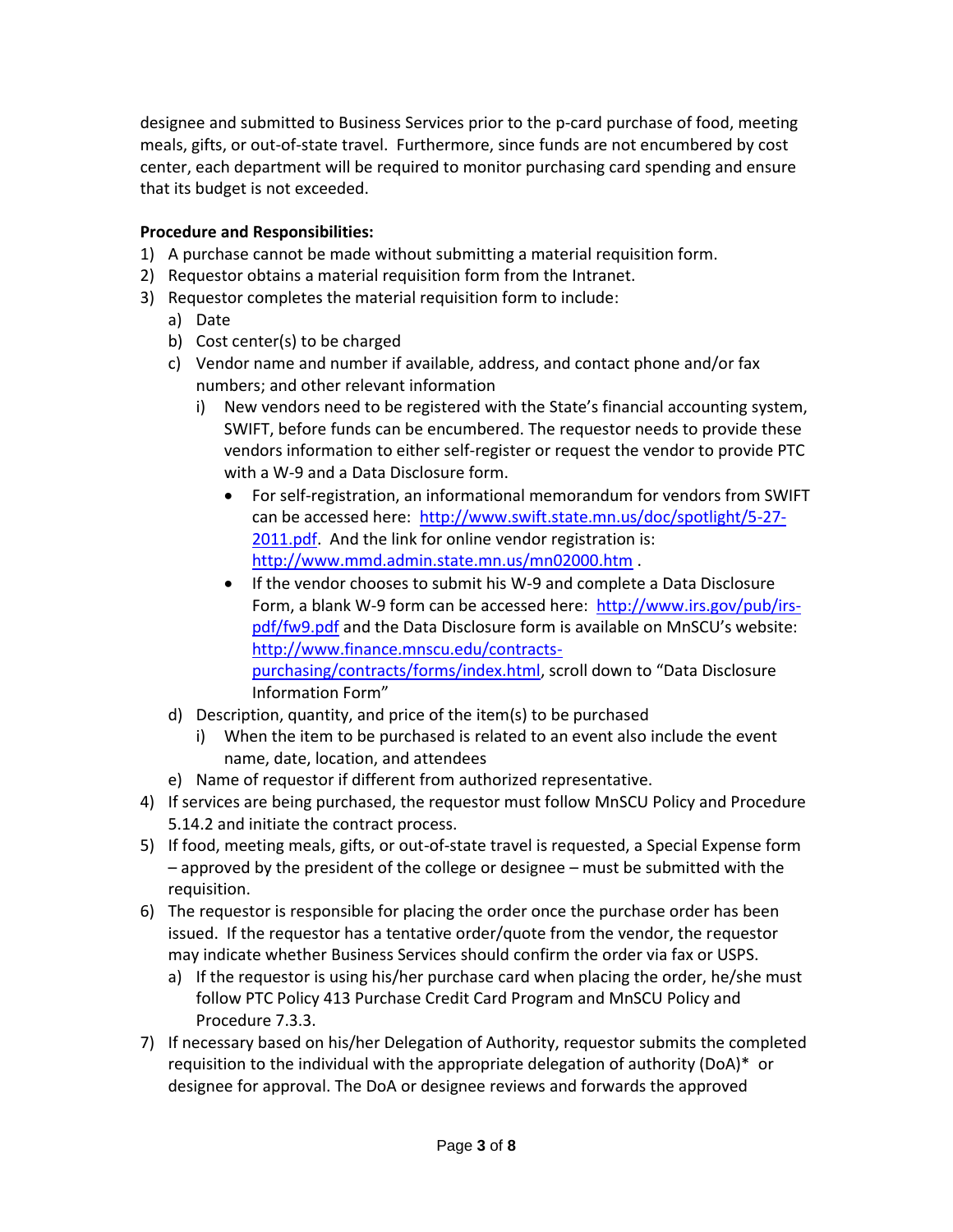requisition to Business Services or returns the rejected requisition to the requestor with a brief explanation for the rejection.

- 8) The Business Manager or designee reviews the requisition forms reviews cost center(s) and assigns object code(s), and determines the availability of funds.
- 9) If the requisition form(s) are incomplete and/or if there are insufficient funds, the requisition form(s) are returned to the requestor.
- 10) The Business Manager or designee approves and forwards the requisition form(s) for data entry and processing in the accounting system. When the requisition form(s) have been processed, a purchase order is issued, and the order is placed based on the requestor's completion of the bottom half of the requisition-for-purchase form.
- 11) When the goods or services are received, the requestor confirms the receipt, signs and submits the delivery documents and packing slips Business Services.
- 12) Business Services matches the requisition form, purchase order, delivery documents, packing slips, contract if appropriate, and invoice; then obtains payment approval from the requestor.
	- a) If the requestor does not have the Delegation of Authority to approve invoices, then the invoice is submitted to the individual with DoA for approval.
- 13) Once invoice payment is approved, Business Services processes the payment in the accounting system.
- 14) Business Services maintains purchasing and payment records until audited and archives them as necessary.

Requestor must comply with the following purchasing requirements as defined in Minnesota Statutes Ch. 471.345, Uniform Municipal Contracting Law, or other authority granted in Minnesota Statutes Chapters 16A, 16B, and 16C and referred to in the following: (as copied from MnSCU Policy 5.14.5 Parts 2 through 12):

# **Part 2. Purchasing Authority.**

State colleges and universities have authority to make purchases up to \$100,000.00. Each college and university, in consultation with the Office of the Chancellor, shall develop procedures for making purchases.

Purchases over \$100,000.00 must be reviewed and approved by the vice chancellor-chief financial officer. Institutions must submit a memorandum explaining the need for the purchase, the proposed process to be used in selecting a vendor, estimated cost, and verify that funds are available for paying the vendor. The vice chancellor-chief financial officer will review the memorandum and respond in writing to the institution..

Purchasing contracts requiring vice chancellor-chief financial officer approval include consecutive single year contracts with the same vendor and contracts with amendments which when added together exceed \$100,000.00.

Purchasing contracts of any value with a term in excess of five years require approval by the vice chancellor-chief financial officer.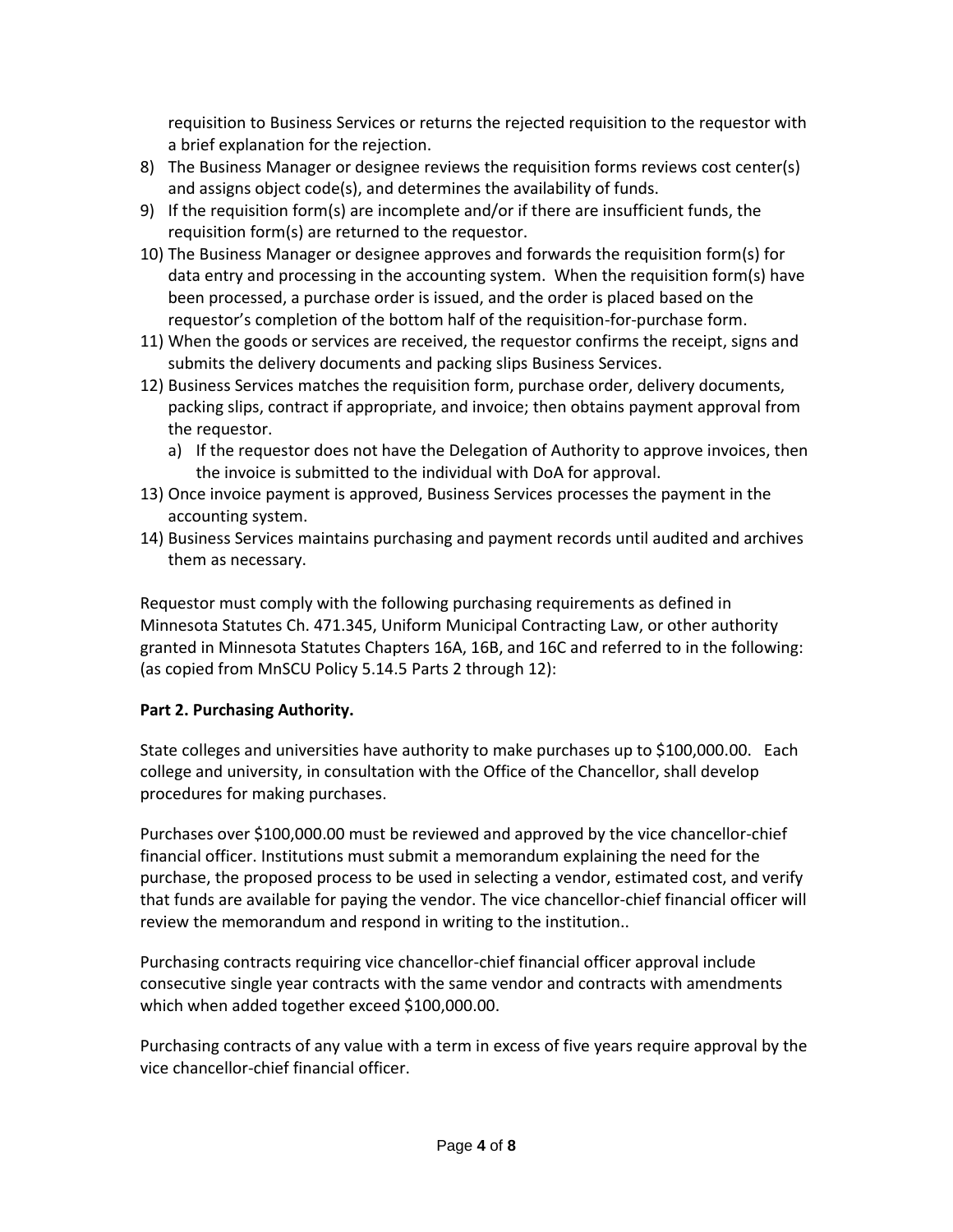#### **Part 3. Purchasing Contract Definition.**

Purchases must be prepared on forms approved by the Office of the Chancellor to assure that they include all state required contract language. Any modification of forms approved by the Office of the Chancellor or the use of a non-system office form requires the review by the system legal counsel and approval of the vice chancellor-chief financial officer. System legal counsel includes either the Minnesota State Colleges and Universities General Counsel or the Minnesota Attorney General's Office.

A purchasing contract means any agreement such as a purchase order or a field order entered into by the Office of the Chancellor, college or university for the sale or purchase of supplies, materials, equipment or the rental thereof. Throughout this document purchasing contracts will be referred to by using the terms purchasing and purchases.

#### **Part 4. Purchasing Requirements.**

The Minnesota State Colleges and Universities are required to follow the purchasing requirements as defined in Minnesota Statutes Ch. 471.345, Uniform Municipal Contracting Law, or other authority granted in Minnesota Statutes Chapters 16A, 16B, and 16C and referred to in the following subparts. Pine Technical College is choosing to be more restrictive then the Minnesota State Colleges and Universities Board policies and have elected the following purchasing requirements which follows the Minnesota Colleges and Universities office of the Chancellor/System Office Purchasing Procedures [\(http://www.finance.mnscu.edu/accounting/businessoffice/procedures/docs/purchasing](http://www.finance.mnscu.edu/accounting/businessoffice/procedures/docs/purchasing-procedure.pdf)[procedure.pdf\)](http://www.finance.mnscu.edu/accounting/businessoffice/procedures/docs/purchasing-procedure.pdf) – as copied below:

**Purchases under \$10,000.00** If a purchase is under \$10,000.00, vendors may be contacted for prices to complete a requisition form. At least two quotes should be obtained, if possible. Guidelines and a form for obtaining quotes from vendors is available on the website [www.finance.mnscu.edu/contracts](http://www.finance.mnscu.edu/contracts-purchasing/purchasing/forms/index.html)[purchasing/purchasing/forms/index.html,](http://www.finance.mnscu.edu/contracts-purchasing/purchasing/forms/index.html) Purchasing Forms directory, Quotation Guidelines Form, PUR002.

**Purchases from \$10,000.00 to \$25,000.00** Purchases may be made either upon sealed bids or by direct negotiation by obtaining two or more quotations and without advertising for bids. Quotations may be obtained by phone or fax and must have a specified date and time for submission. Telephone quotes must be followed up by a written quotation. The form to request bids can be found at [www.finance.mnscu.edu/contracts-purchasing/purchasing/forms/index.html](http://www.finance.mnscu.edu/contracts-purchasing/purchasing/forms/index.html).

**Purchases from \$25,000.00 TO \$100,000.00** Purchases from \$25,000.00 to \$100,000.00 require sealed bids through public notices in the State Register. Guidelines and forms regarding the bid process is available on the website, <http://www.finance.mnscu.edu/contracts-purchasing/purchasing/forms/index.html> under "Purchases over \$25,000.00". The document at the attached link shows the different dollar thresholds and bid quote/bid processes for different kinds of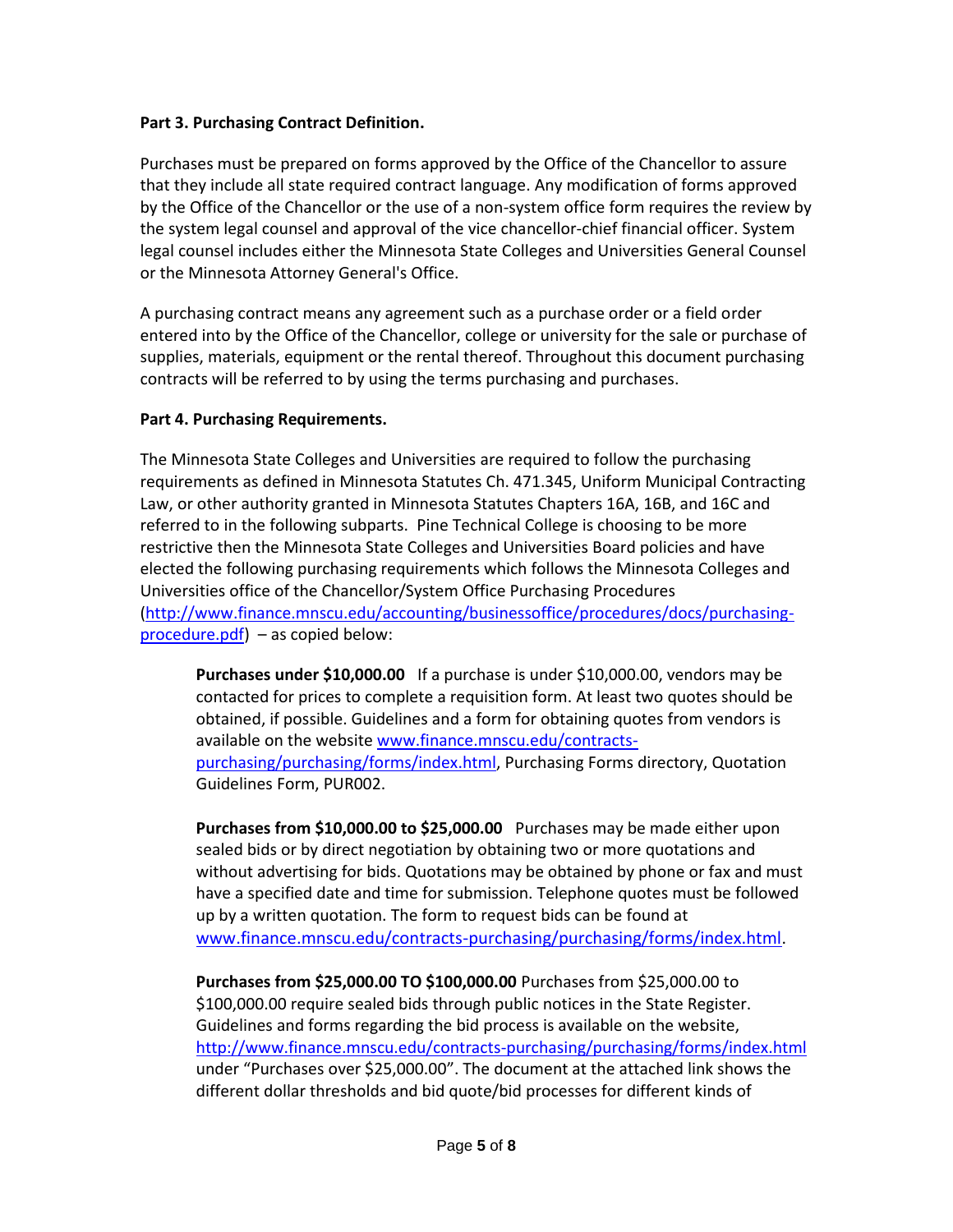purchases, [http://www.finance.mnscu.edu/contracts](http://www.finance.mnscu.edu/contracts-purchasing/purchasing/index.html)[purchasing/purchasing/index.html](http://www.finance.mnscu.edu/contracts-purchasing/purchasing/index.html) under "Procurement dollar threshold table".

**Purchases over \$100,000.00** All purchases over \$100,000.00 require the written approval of the Vice Chancellor-Chief Financial Officer. A Vice Chancellor Approval Request Form (SOF017) to obtain this approval is located at <http://www.finance.mnscu.edu/contracts-purchasing/index.html> under "Vice Chancellor Approval Request Form".

**Purchases over \$100,000.00** All purchases over \$100,000.00 require sealed bids through public notice in the State Register and the vendor must have a Certificate of Compliance from the Minnesota Department of Human Rights. A sample of the Request for Bid form is available on the website,

[http://www.finance.mnscu.edu/contracts-purchasing/purchasing/forms/index.html.](http://www.finance.mnscu.edu/contracts-purchasing/purchasing/forms/index.html)

**Section 1. Businesses with More than 40 Minnesota Employees.** Consistent with Minnesota Statutes Chapter 363A.36, vendors who intend to bid on any purchases or contracts exceeding \$100,000.00 and have had on any single working day in the previous twelve (12) months more than forty (40) full-time employees within Minnesota, must apply for a Certificate of Compliance from the Minnesota Department of Human Rights. Bids or proposals on purchases or contracts exceeding \$100,000.00 from vendors who have not applied for this certificate cannot be accepted. An award exceeding \$100,000.00 cannot be made to vendors who have not obtained this certificate.

**Section 2. Businesses with More than 40 Employees Outside Minnesota.** Consistent with Minnesota Statutes Chapter 363A.36, vendors who do not have more than forty (40) fulltime employees in Minnesota, but who have had on any single working day in the previous twelve (12) months more than forty (40) full-time employees in the state in which their principal place of business is located, must have a Minnesota Certificate of Compliance or must certify that the business is in compliance with federal affirmative action requirements in order to receive a contract award exceeding \$100,000.00.

## **Part 5. Encumbrance.**

Funds must be encumbered prior to making an obligation through an authorized employee certifying that the accounting system shows sufficient allotment or encumbrance balance in the fund, allotment, or appropriation to meet it. An expenditure or obligation authorized or incurred prior to encumbering funds is in violation of state law and ineligible for payment until made valid and is in violation of Minnesota Statutes Ch. 16A.15, Subd. 3. An employee authorizing or making the payment, or taking part in it, may be liable to the state for the amount paid. A knowing violation of Minnesota Statutes Ch. 16A.15, Subd. 3 is just cause for the employee's removal. The state cannot agree to indemnify third parties or hold them harmless (Minnesota Statutes Ch. 16A.138; Minn. Const. Art. XI, Sec. 1).

See Procedure 7.3.3 Credit Cards for requirements of credit card purchasing.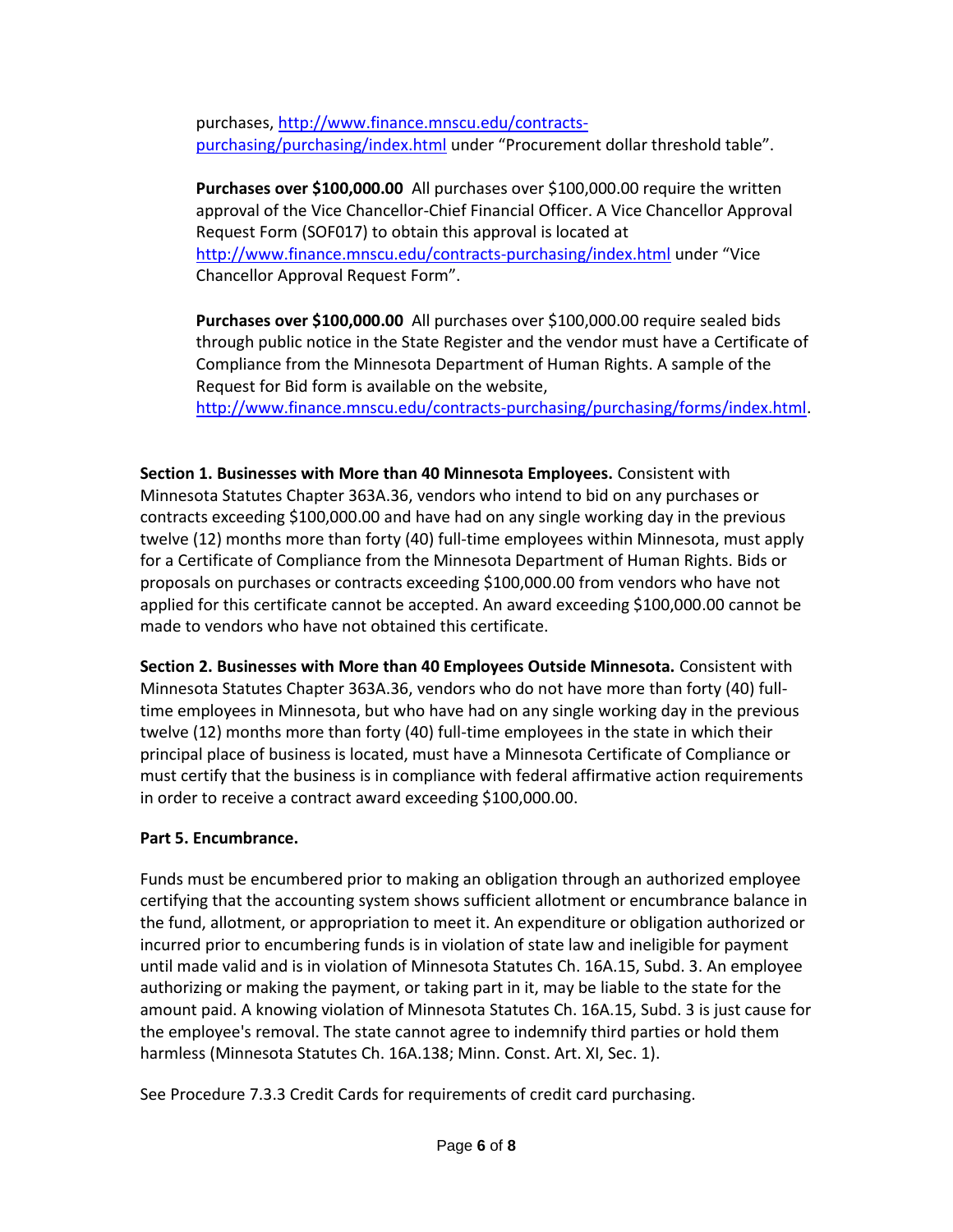#### **Part 6. Prepayment.**

Minnesota Statutes Ch.16A.41, Subd. 1, prohibits the Office of the Chancellor or a college or university from paying in advance. The Office of the Chancellor and colleges and universities can only make prepayments for software or software maintenance contracts for stateowned or leased computer equipment, sole source maintenance agreements, exhibit space, subscription fees for newspapers and magazines, registration fees where advance payment is required or advance payment discount is provided and the Library of Congress services.

## **Part 7. Solicitation of Bids.**

Sealed bids must be solicited by public notice through publishing a two week notice in an official newspaper(s). The official newspaper may be the State Register. Sealed bids also may be solicited by directly notifying prospective bidders not less than seven (7) days before the final date of submitting bids. This notice shall state the time and place of receiving bids and contain a brief description of the subject matter. A bid containing an alteration or erasure must be rejected unless the alteration or erasure is crossed out and the correction printed in ink or typewritten adjacent to it and initialed in ink by the person signing the bid. Bids must be sealed and when they are read, must be opened in public at the hour stated in the notice.

All sealed bids and quotations obtained shall be kept on file until audited, but not less than one year.

## **Part 8. Rental of Equipment under \$60,000.00**

If the amount of a contract for the rental of equipment is estimated to be \$60,000.00 or less, the contract may be made by direct negotiation by obtaining two or more quotations for the rental when possible and without advertising for bids or otherwise complying with the requirements of competitive bidding. All quotations shall be kept on file until audited, but not less than one year.

## **Part 9. Computer Equipment.**

All vendor prepared software license agreements and maintenance agreements must be reviewed by the system legal counsel. System legal counsel must be contacted for all financing lease purchase agreements.

## **Part 10. Purchases from Targeted Group Businesses.**

Targeted group businesses are those meeting the definition in Minnesota Statutes Ch. 16C.16, Subd. 5. Purchasing practices will include provisions whenever practicable, for procurement from small targeted group and economically disadvantaged businesses as defined in Minnesota Statutes Ch. 471.345, Subd. 8. Targeted businesses are certified as such and a list is available from the Department of Administration.